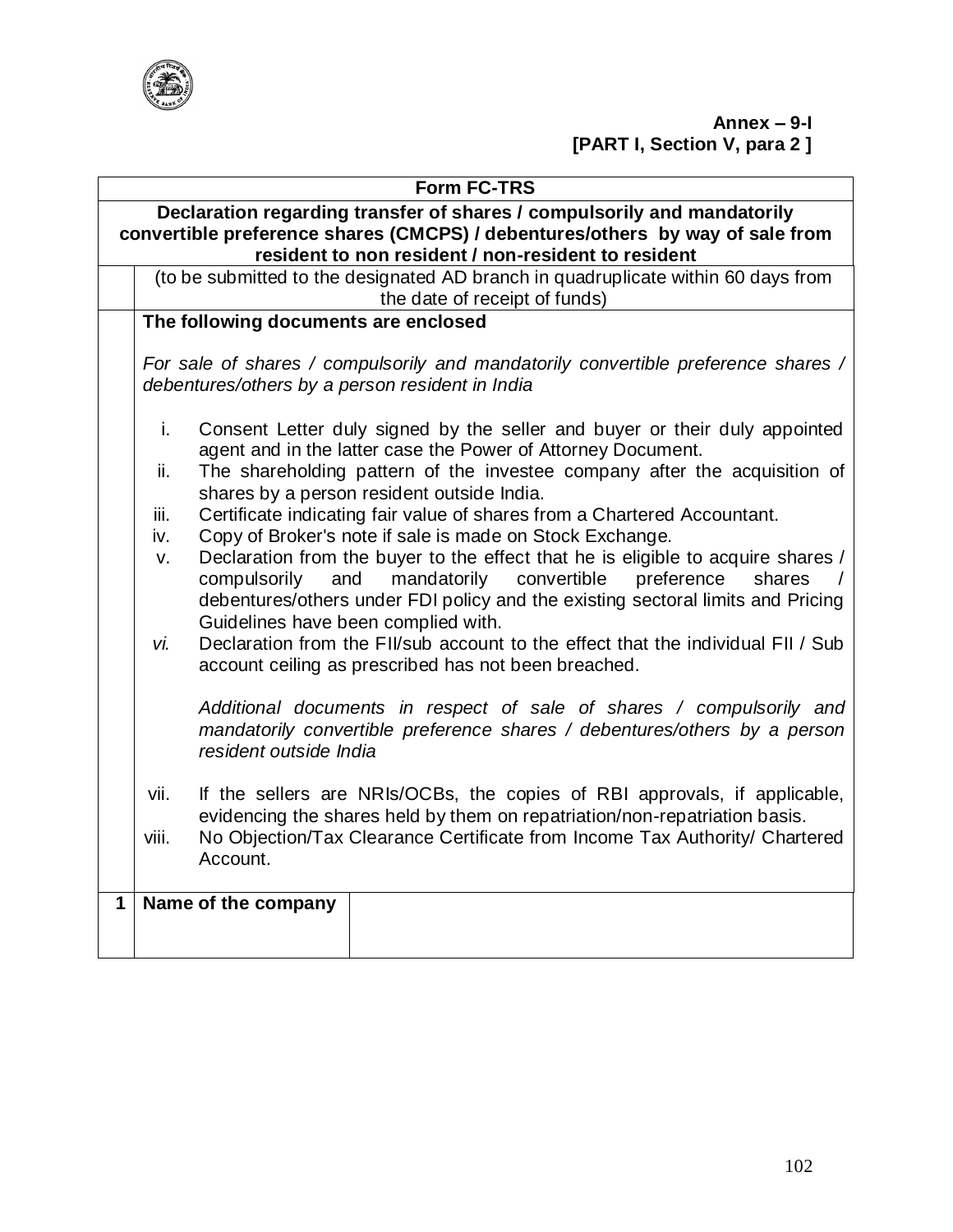

|                | Address (including e-<br>mail,<br>telephone Number, Fax<br>no)                                                                                                                                                                                                                                                                                     |                                          |
|----------------|----------------------------------------------------------------------------------------------------------------------------------------------------------------------------------------------------------------------------------------------------------------------------------------------------------------------------------------------------|------------------------------------------|
|                | Activity                                                                                                                                                                                                                                                                                                                                           |                                          |
|                | NIC Code No.                                                                                                                                                                                                                                                                                                                                       |                                          |
| 2 <sup>1</sup> | <b>Whether FDI is</b><br>allowed under<br><b>Automatic route</b>                                                                                                                                                                                                                                                                                   |                                          |
|                | Sectoral Cap under FDI<br>Policy                                                                                                                                                                                                                                                                                                                   |                                          |
| $\overline{3}$ | <b>Nature of transaction</b>                                                                                                                                                                                                                                                                                                                       | Transfer from resident to non resident / |
|                | (Strike out whichever is<br>not applicable)                                                                                                                                                                                                                                                                                                        | Transfer from non resident to resident   |
| 4              | Name of the buyer                                                                                                                                                                                                                                                                                                                                  |                                          |
|                | <b>Constitution / Nature</b><br>of the investing Entity<br>Specify whether<br>1. Individual<br>2. Company<br>3. FII<br><b>FVCI</b><br>4.<br><b>Foreign Trust</b><br>5.<br><b>Private Equity</b><br>6.<br>Fund<br>7. Pension/<br><b>Provident Fund</b><br>8. Sovereign<br><b>Wealth Fund</b><br>$(SWF^{\pi})$<br>9. Partnership /<br>Proprietorship |                                          |

 $\pi$  SWF means a Government investment vehicle which is funded by foreign exchange assets, and which manages those assets separately from the official reserves of the monetary authorities.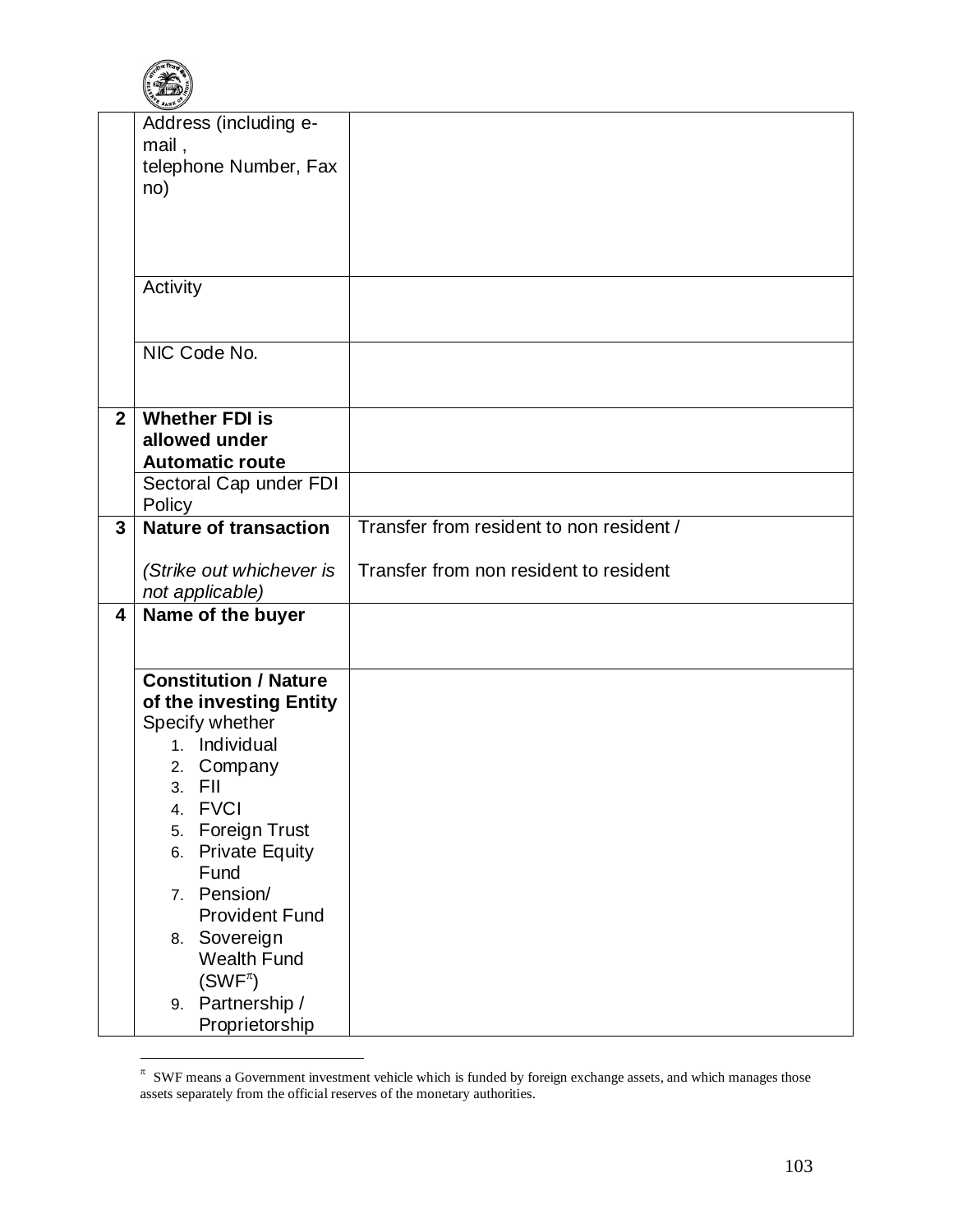

| firm<br>10. Financial<br>Institution<br>11. NRIs / PIOs<br>12. others |  |
|-----------------------------------------------------------------------|--|
| Date and Place of                                                     |  |
| Incorporation                                                         |  |
| Address of the buyer                                                  |  |
| (including e-mail,<br>telephone number. Fax                           |  |
| $no.$ )                                                               |  |
| Name of the seller<br>5                                               |  |
|                                                                       |  |
|                                                                       |  |
| <b>Constitution / Nature</b>                                          |  |
| of the disinvesting                                                   |  |
| entity<br>Specify whether                                             |  |
| 1. Individual                                                         |  |
| 2. Company                                                            |  |
| 3. FII                                                                |  |
| 4. FVCI                                                               |  |
| 5. Foreign Trust                                                      |  |
| 6. Private Equity                                                     |  |
| Fund                                                                  |  |
| 7. Pension/                                                           |  |
| <b>Provident Fund</b><br>8. Sovereign                                 |  |
| <b>Wealth Fund</b>                                                    |  |
| $(SWF^{\Pi})$                                                         |  |
| 9. Partnership/                                                       |  |
| Proprietorship                                                        |  |
| firm                                                                  |  |
| 10. Financial                                                         |  |
| Institution                                                           |  |
| 11. NRIs/PIOs                                                         |  |
| 12. others<br>Date and Place of                                       |  |
| Incorporation                                                         |  |
| Address of the seller                                                 |  |
| (including e-mail,                                                    |  |
| telephone Number Fax                                                  |  |

 $\Gamma$  SWF means a Government investment vehicle which is funded by foreign exchange assets, and which manages those assets separately from the official reserves of the monetary authorities.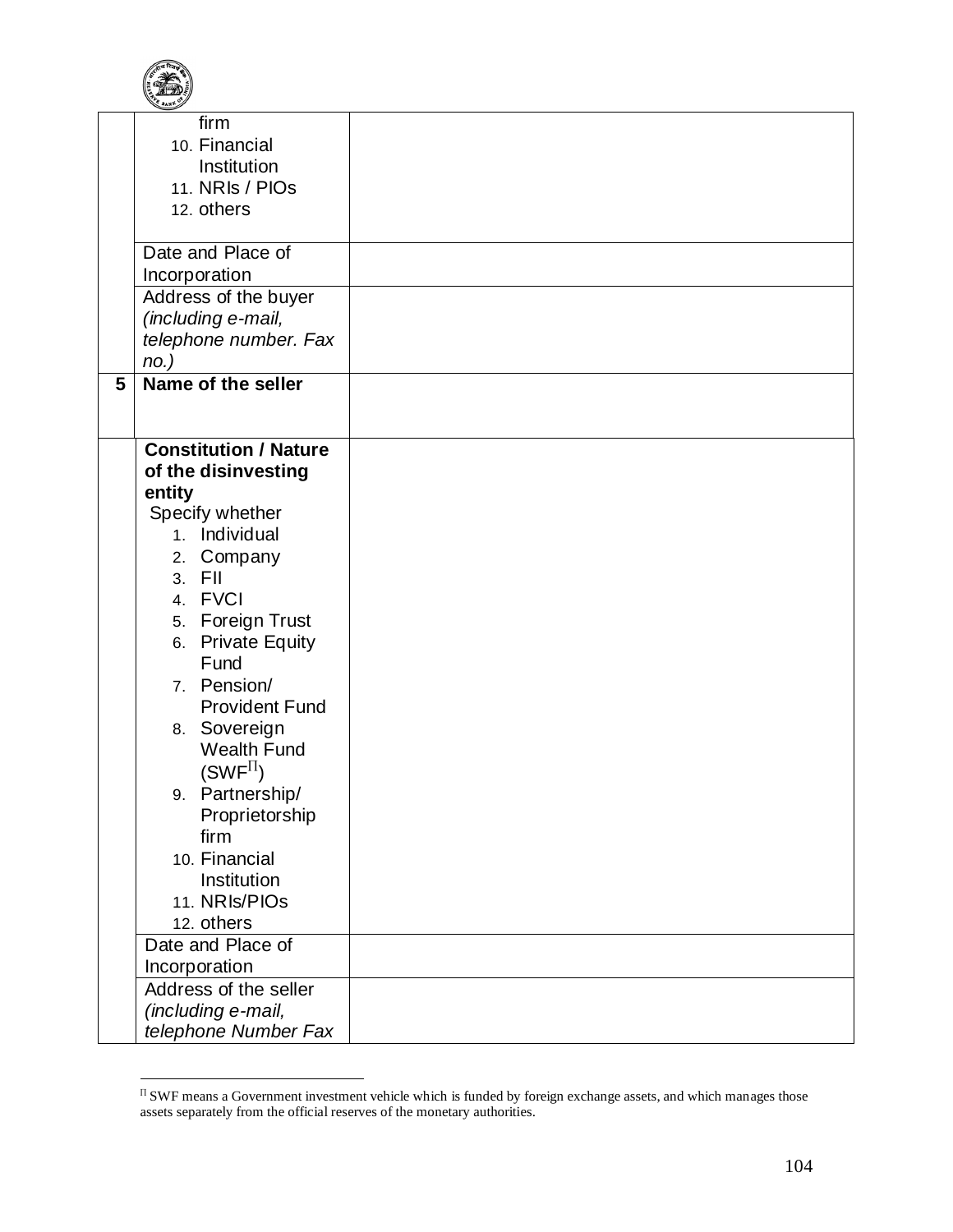

| instruments like participating interest/ rights in oil fields, etc.) to be transferred |
|----------------------------------------------------------------------------------------|
| <b>Amount of</b><br>consideration                                                      |
|                                                                                        |
| Percentage                                                                             |
|                                                                                        |
|                                                                                        |
|                                                                                        |
|                                                                                        |
|                                                                                        |
|                                                                                        |
|                                                                                        |
|                                                                                        |
|                                                                                        |
|                                                                                        |
|                                                                                        |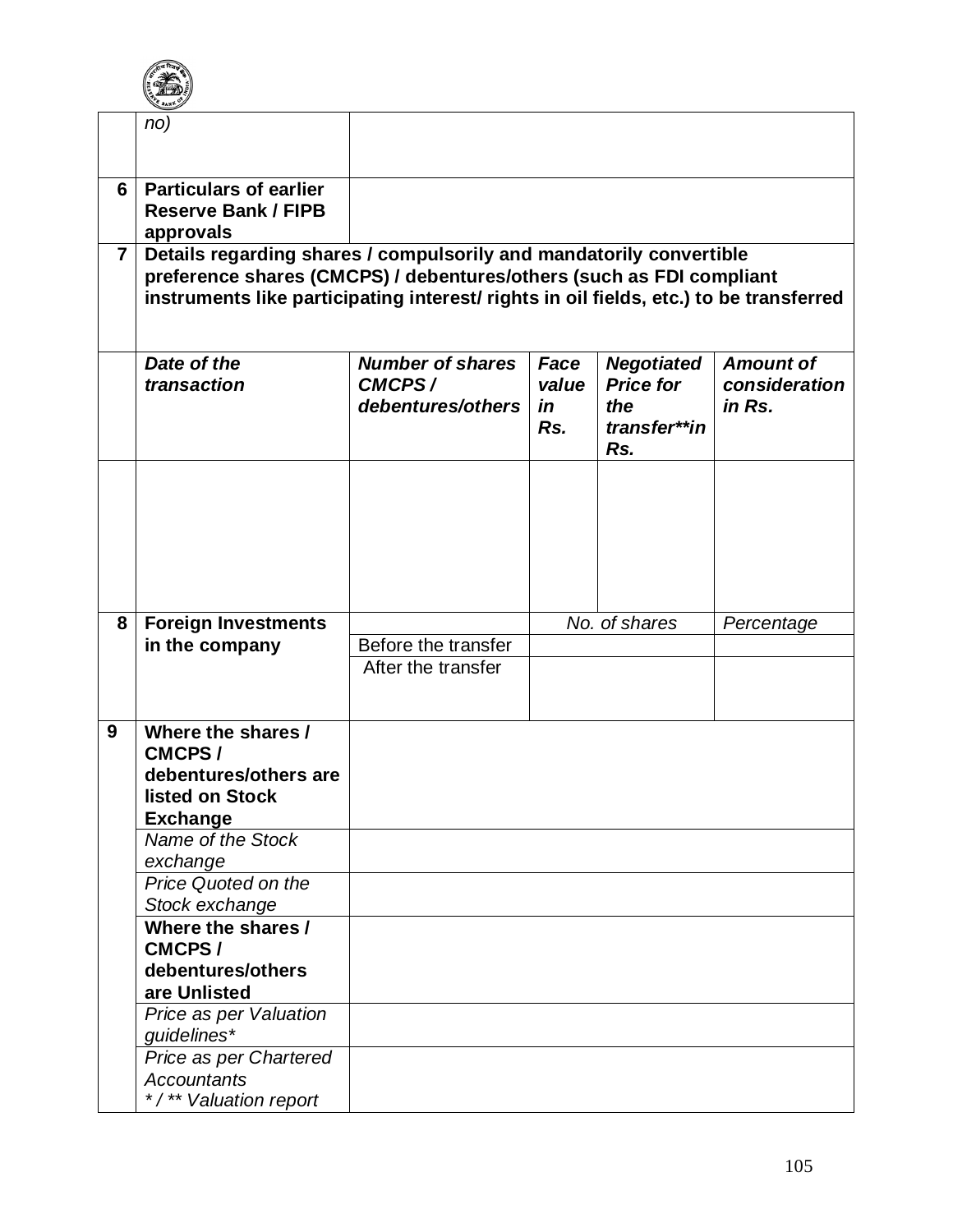

*(CA Certificate to be attached)*

**Declaration by the transferor / transferee**

## **I / We hereby declare that :**

- i. The particulars given above are true and correct to the best of my/our knowledge and belief.
- ii. I/ We, was/were holding the shares compulsorily and mandatorily convertible preference shares / debentures/others as per FDI Policy under FERA/ FEMA Regulations on repatriation/non repatriation basis.
- iii. I/ We, am/are eligible to acquire the shares compulsorily and mandatorily convertible preference shares / debentures/others of the company in terms of the FDI Policy.
- iv. The Sectoral limit under the FDI Policy and the pricing guidelines have been adhered to.

## **Signature of the Declarant or his duly authorised agent**

**Date:** 

## **Note:**

*In respect of the transfer of shares / compulsorily and mandatorily convertible preference shares / compulsorily and mandatorily convertible debentures/others from resident to non resident the declaration has to be signed by the non resident buyer, and in respect of the transfer of shares / compulsorily and mandatorily convertible preference shares / compulsorily and mandatorily convertible debentures/others from non-resident to resident the declaration has to be signed by the non-resident seller.*